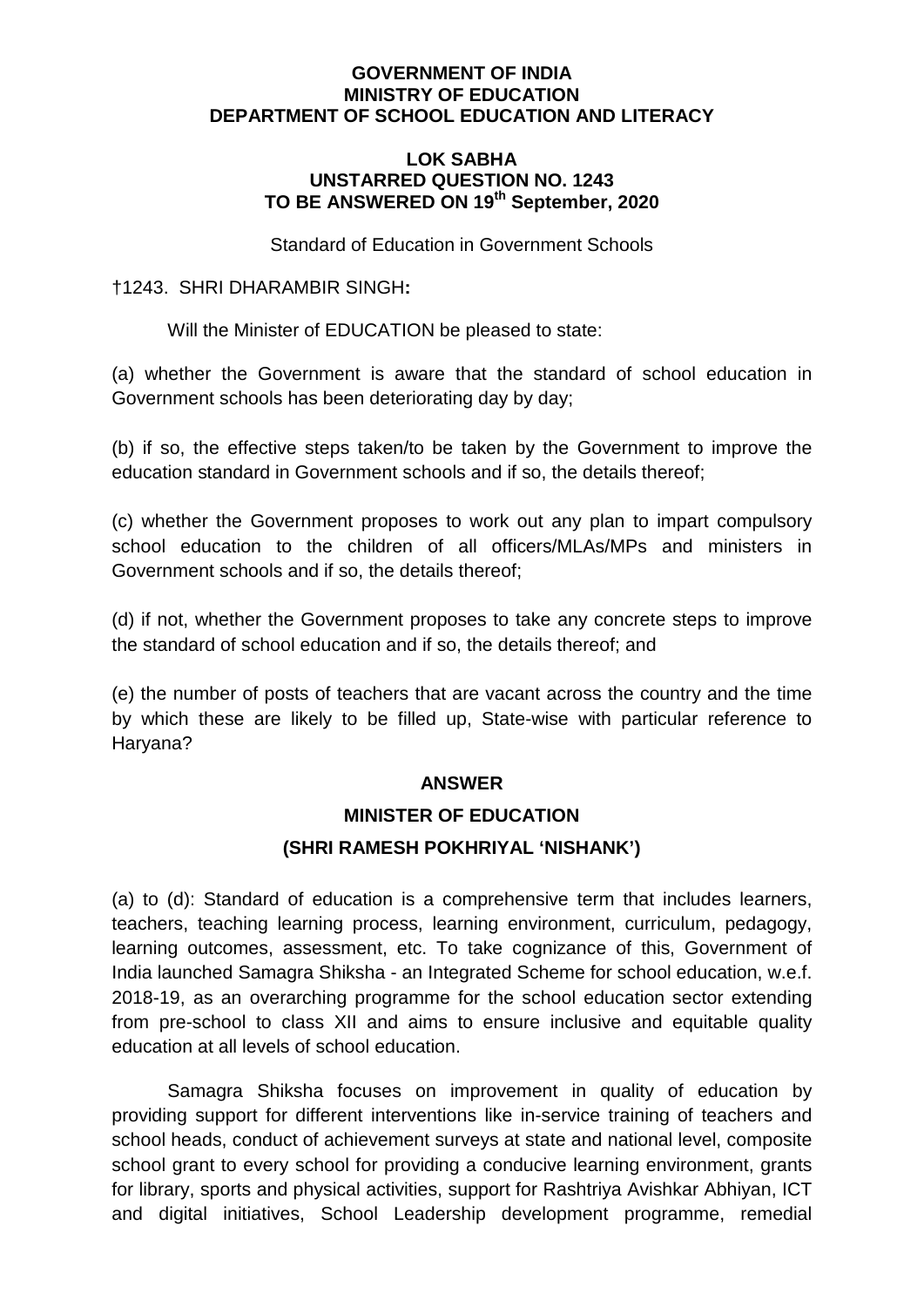teaching for academically weaker students, support for Padhe Bharat Badhe Bharat, etc.

 Further, in order to improve the education standard, the Government has taken several steps:-

- 1. Central RTE Rules have been amended on 20th February, 2017 to include reference on class-wise, subject-wise Learning Outcomes at Elementary level.
- 2. National Achievement Survey (NAS) is conducted to enable States/UTs to identify gaps in learning outcomes.
- 3. A 70 indicator based matrix Performance Grading Index (PGI) has been developed to grade the States/UTs.
- 4. **NISHTHA (National Initiative for School Heads and Teachers Holistic Advancement),** an Integrated Teacher Training Programme has been introduced.
- 5. It has been decided to participate in the Programme for International Students Assessment (PISA) to be conducted by the Organization for Economic Cooperation and Development (OECD) in 2022, which is a competency based assessment.
- 6. Learning Outcomes for Secondary level have been notified.

Also, **the National Education Policy, 2020** focuses on improving the quality of education through various measures such as introduction of New pedagogical and curricular structure, Early Childhood Care and Education, Foundational Literacy and Numeracy and Transforming Assessment for Student Development, Experiential and Competency based Learning etc.

Further, Education is under Concurrent List of the constitution; therefore, most of the schools and their regulation are under the jurisdiction of respective State Governments and UTs.

(e): The recruitment of teachers is a continuous process and the vacancies keep arising due to retirement and additional requirements on account of enhanced students' strength. Education is in the concurrent list of the Constitution. The recruitment, service conditions and deployment of teachers come under the purview of the concerned State/UT Government. However, Ministry of Education has been requesting all the State and UT Governments for filling-up the vacant posts of teachers and their rational deployment through advisories/review meetings etc. The state-wise vacancies of teachers for the year 2020-21 are at **Annexure.**

\*\*\*\*\*\*